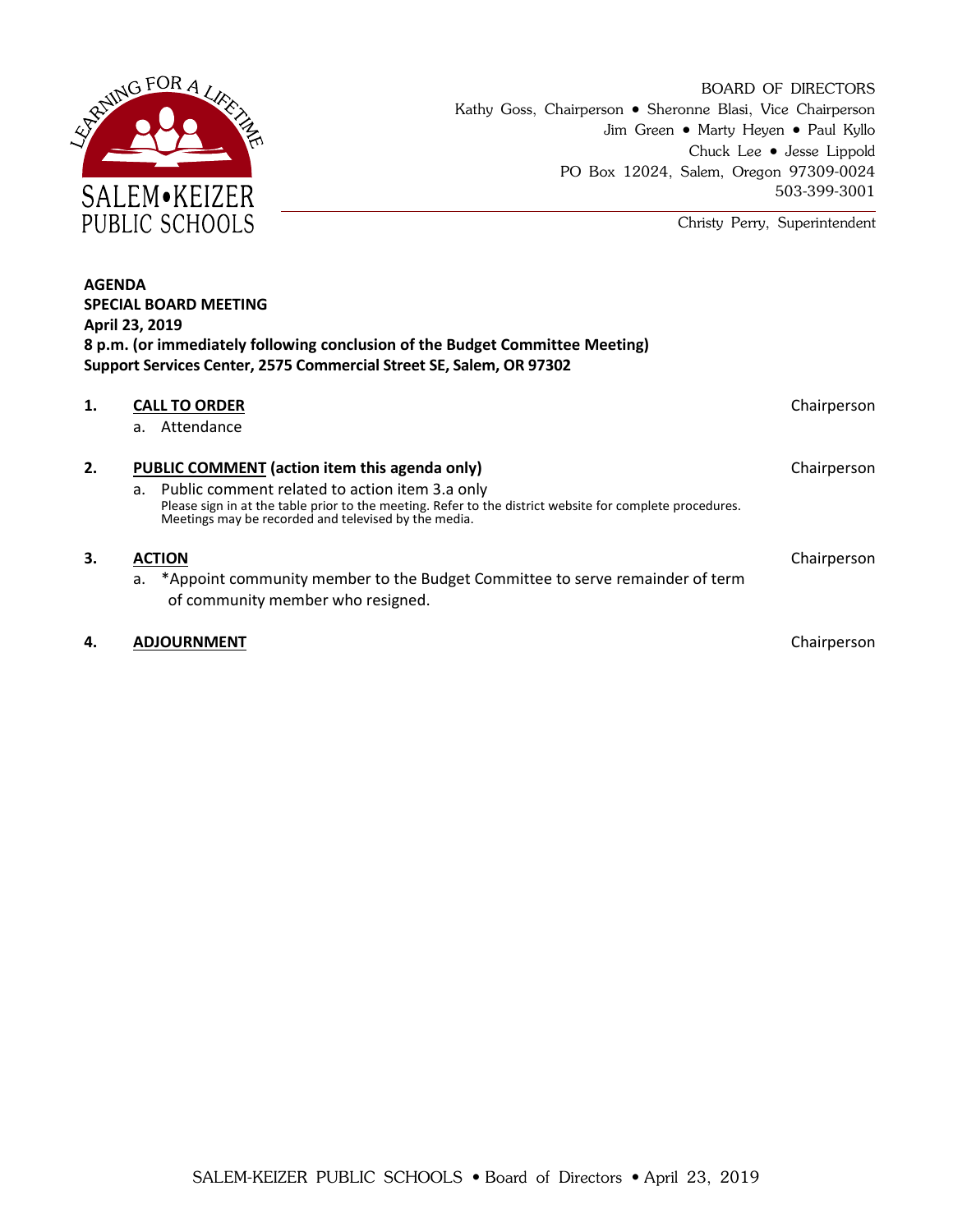## **APPOINTMENT OF COMMUNITY MEMBER TO THE BUDGET COMMITTEE**

## **Background/Discussion**

The budget committee is a 14-member group consisting of the Salem-Keizer School Board and seven community member volunteers appointed by the board. The committee is an advisory group, as established by Oregon statute, to make recommendations to the school board regarding the annual operating budget.

The budget committee is open to all qualified registered voters who reside in Salem-Keizer School District 24J. Each year as member terms expire, vacant positions are advertised and then appointed by the school board following an interview process during a regular school board meeting.

At the November 13, 2018, board meeting, the board appointed two new budget committee members – Adriana and Tyson Pruett. Adriana was selected in first position, with Tyson Pruett and Cynthia Stinson tied for second position. With the vote tied, Pruett and Stinson flipped a coin to decide who would fill the second position, and Pruett won the toss.

As of April 22, 2019, community member Adam Kohler resigned from the budget committee. The board now needs to appoint a new community member to the budget committee to fill the remainder of Kohler's term, which expires June 30, 2020.

*ORS 294.423(7): If any appointive member is unable to serve the term for which the member was appointed, or an appointive member resigns prior to completion of the term for which the member*  was appointed, the governing body of the municipal corporation shall fill the vacancy by *appointment for the unexpired term.* 

Given the tie vote at the November 13 board meeting, board leadership decided Stinson would be the next candidate in line to fill the vacancy created by Kohler's resignation.

## **Recommendation/Board Action**

It is recommended the board appoint Cynthia Stinson as a community member of the Salem-Keizer Public Schools Budget Committee for the remainder of Kohler's term, expiring June 30, 2020.